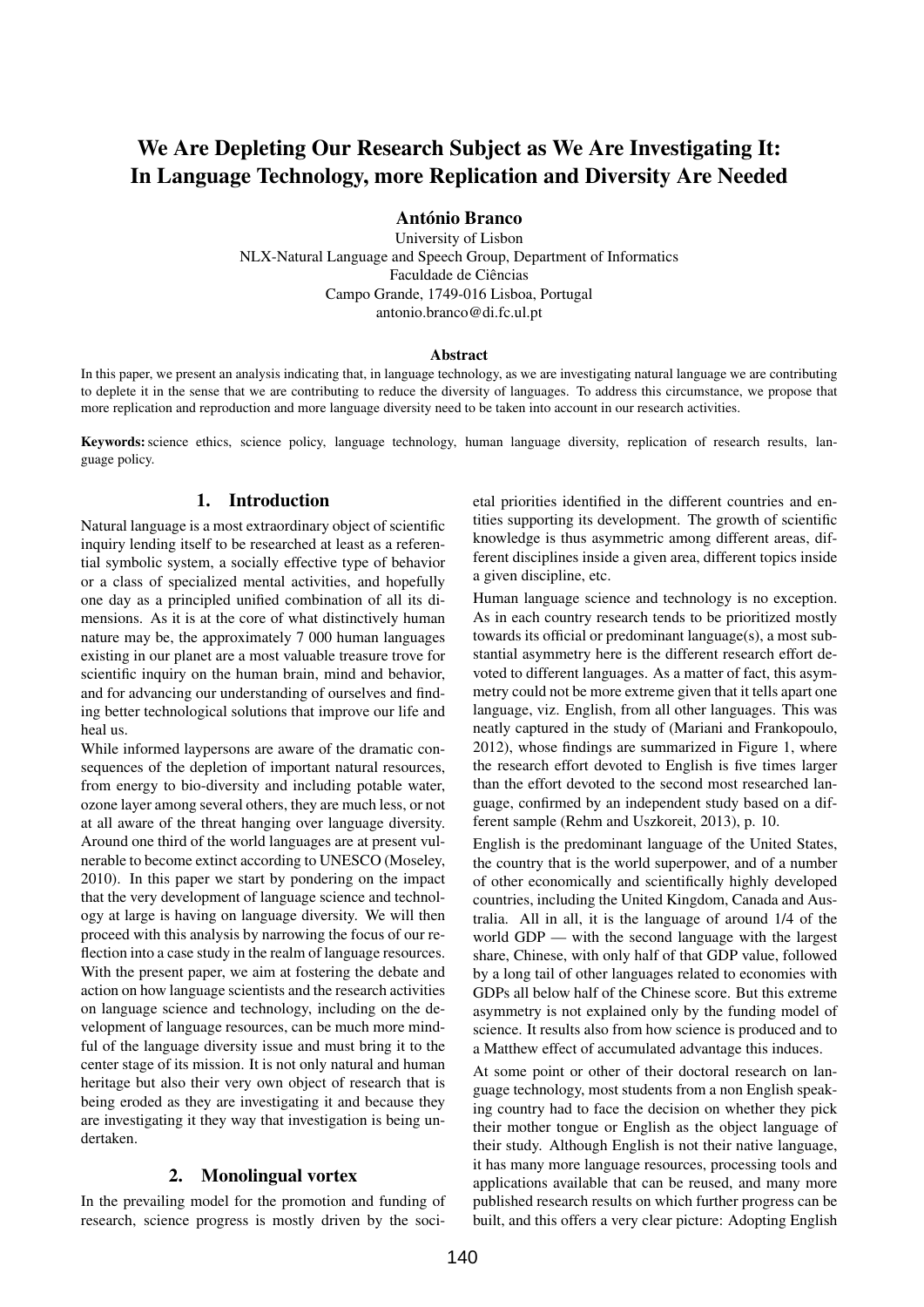as the object language for their research substantially enhances their chances that more new results are produced in less time, and hence their chances of eventually getting more papers accepted for publication, a more visible dissertation and a better career.

We all know many colleagues and students that when faced with this individual choice understandably opted for their immediate best interest and chose English. Regrettably, in collective terms this represents the diverting of the very few resources available in non English speaking countries to support, again, research on English, thus further widening the gulf between advancing the research on English and on the other languages, in detriment of the latter.

This is a self-reinforcing draining effect that is active at many levels that further reinforce each other: When senior researchers decide which research themes to pursue that could be more rewarding for their promotion; when the heads of research units decide which research lines to support that enhances the chances of a better assessment outcome and more future funding for their units, etc.

And all this is strengthened by the fast science funneling effect, where replication and reproduction of previous results are not being produced, accepted or published in almost all venues, not even for English.

It is as if one would have decided, in a counter-factual world, to establish the scientific realm of Biology by researching only one species, or a half dozen of them at best. Certainly these researchers would come across many aspects that we would know that are common and universal to all species and living beings, but they would have no means to figure that out, or even to hypothesize that that was the case given they would have no access to the other thousands of species.

# 3. Monolingual cyberworld

Along human history, natural language was gone through technological shocks, among which some of the most well known, for instance, are the advent of writing or of the printing press. New technologies have permitted an enhanced usage of languages, allowing to break temporal, spatial and social limitations of face to face communication.

But this usually comes at the cost of a reduction in language diversity. Languages that due to historical or economical circumstances were not technologically prepared or did not receive the benefits of the new technology tended to be abandoned by their speakers. A well known example is the decline and eventual extinction of many languages and dialects that were not used as vehicular languages by the newspapers in previous centuries (Wright, 2016).

Leaving aside the violent cases where languages are banned or their speakers are decimated, languages get extinct because their speakers abandon it in favor of another language. And the causes are basically the same as the ones that lead emigrants to abandon their rural villages to move to big metropolis: The new language is felt to grant more competitive advantages than the one that is getting abandoned, and eventually extinct, in their search for a better life.

Natural language is undergoing a technological shock with unprecedented historical and civilizational consequences. Language technology will allow to overcome further limitations of communication. It will allow speakers that do not share a common language to instantly communicate with each other, supported by automatic translation services. And it will permit to communicate seamlessly with all sort of devices, digital services and artificial agents in natural language.

Even more than in previous technological shocks, language diversity is under the risk of being drastically depleted. The digital world is bringing new disruptive forms of living and working with wide new competitive advantages that cannot be ignored. Natural languages that will be technological prepared will be major channels and instruments to get access to those benefits and will constitute a most relevant competitive advantage. They will be an irresistible attracting pole for speakers of other languages that will not undergo sufficient technological preparation, in yet another instantiation of the Matthew effect of accumulated advantage.

It turns out that language science and technology is neglecting a vast portion of its research object, by neglecting the research on and the technological preparation of the vast majority of the languages. At this point, it is also evident that this risks to contribute for the depletion of its very own research object. The more we funnel our research into one language, or a handful of languages, the more we are contributing for the risk of others to get extinct in the digital age, and thus for further funneling, and eventually locking, ourselves into doing research in one language.

Under the current historical circumstances, ignoring language diversity in our research is not only neglecting a vast portion of our research object and delaying our scientific progress. It is also contributing to reduce language diversity and eventually compromising our chances to get to understand our very research object, human language. Given the way we are doing language science and technology, one could well say that we are contributing to the depletion of our very own research object as we are investigating it. A quite singular situation for the scientific ethos.

# 4. Multilingual replication

The funneling and depletion effects commented on above can be traced back to the asymmetries underlying how scientific activities happen to be nowadays economically and socially sustained and deployed. These are asymmetries that are common to all scientific areas and disciplines and are inducing all sorts of biases compromising not only the effectiveness but also the integrity of the scientific endeavor.

This discussion has grown in importance as the resources allocated to and societal impact of scientific activities have been expanding (e.g. (Stodden, 2013), (Aarts and others, 2013), to the point that it has crossed the borders of the research world and made its appearance in important mass media and was brought to the attention of the general public (e.g. (Nail, 2011), (Zimmer, 2012), (Begley, 2012), (Begley and Ellis, 2012), (Hiltzik, 2013), (Economist, 2013)). The immediate motivation for this increased interest is to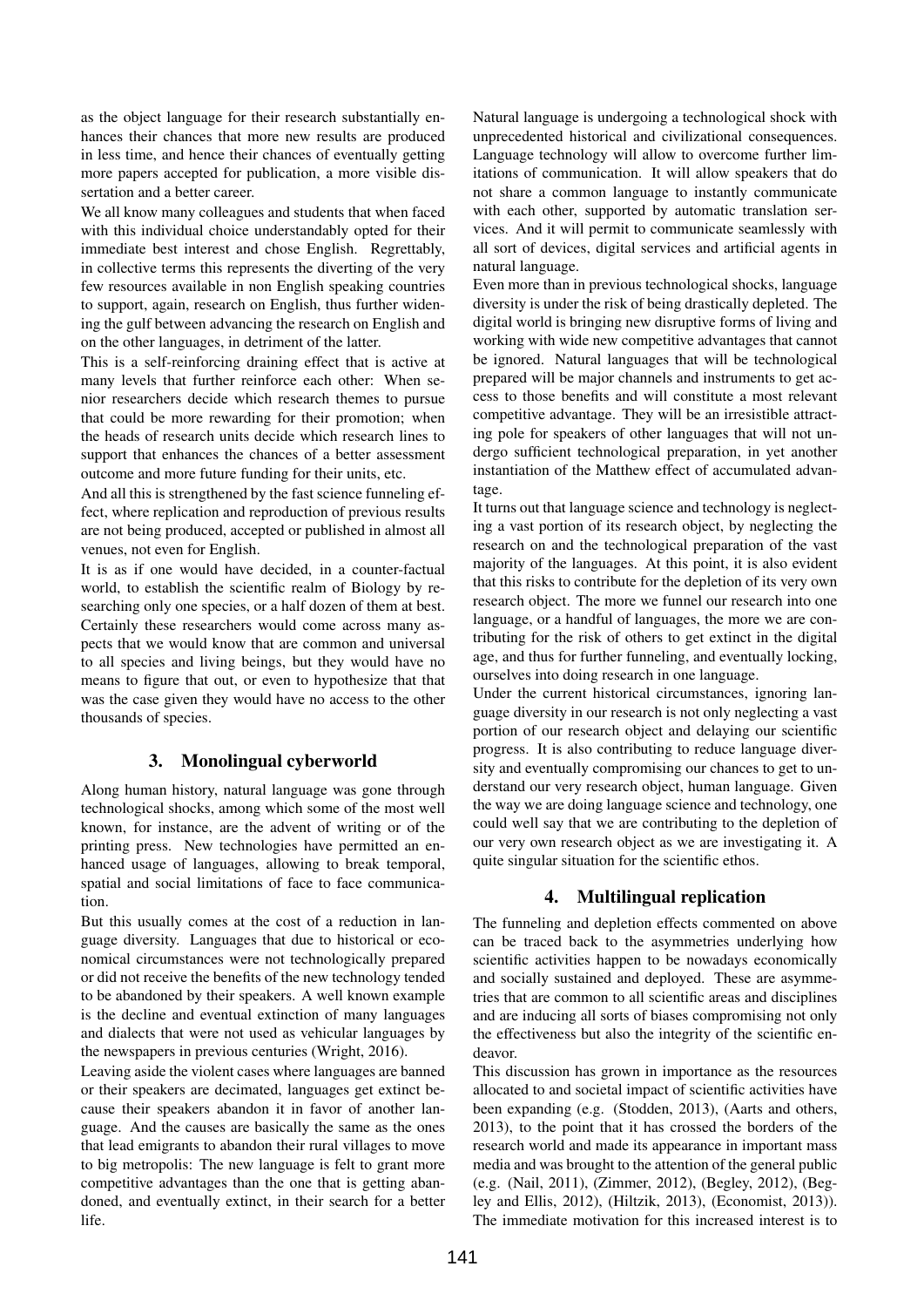be found in a number of factors, including the realization that for some published results, their replication is not being obtained (e.g. Prinz et al. (2011), Begley and Ellis (2012)); that there may be problems with the commonly accepted reviewing procedures, even besides their possible lack of quality, where deliberately falsified submissions, with fabricated errors and fake authors, get accepted even in respectable journals (e.g. Bohannon (2011)); that the expectation of researchers vis a vis misconduct, as revealed in inquiries to scientists on questionable practices, scores higher than one might expect or would be ready to accept (e.g. Fanelli (2009)); among several others.

Underneath these immediate causes, a number of factors have been pointed out, including career and promotion pressure too biased for quantity; widespread disinterest on negative results as an intrinsic part of the scientific progress; widespread disfavoring of activities of replication by funding agencies; poor or non existent retraction procedures for results that are eventually noticed to be wrong or flawed after having been published; ideological pressure to get immediate financial return from research results; etc. In Bill Frezza's bold opinion, the financial pressure on the scientific system "has created a moral hazard to scientific integrity no less threatening than the moral hazard to financial integrity that recently destroyed our banking system." (Frezza, 2011).

Given the way — together with other colleagues from other disciplines — we are doing science and technology, one could well say that we are contributing to the depletion of the conditions of possibility of our very own research activity. Another quite singular situation for the scientific ethos. Against this background, it is compelling to advocate that like in other scientific areas, we very much need to foster practices that enhance reproducibility and replicability of research results and bring them to the center stage of our scientific activities, amplifying pioneering initiatives like the 4REAL workshop (Branco et al., 2016). Following the text introducing a new Special Section of the Language Resources and Evaluation journal on reproducibility and replicability (Branco et al., 2017): "Reproduction of results entails arriving at the same overall conclusion(s), as opposed to finding identical values for some measure (Drummond, 2009), (Dalle, 2012), (Buchert and Nussbaum, 2011); that is, to appropriately validate a set of results, scientists should strive to reproduce the same answer to a given research question by different means, possibly by re-implementing an algorithm or evaluating it on a new dataset. Replication has a somewhat more limited aim, typically involving running the exact same system under the same conditions in order to arrive at the same output result."

In a previous occasion, we have motivated this need on the interest of securing the integrity and quality of the research results in our area (Branco, 2013). In the context of the present paper, this need gets further reinforced as a key measure to counteract the funneling and depletion effects that were commented on above and that in the long run appear as self-defeating our own scientific endeavor.

It is important that results obtained when working on some object language(s) are reproduced and replicated with those same language(s) and also with other languages. In the long-term interest of our research area and research subject, it is important that this becomes accepted and encouraged as a first-class citizen practice of our scientific activities.

## 5. Multilingual diversity

The funneling and depletion effects commented on above can be traced back to overall asymmetries that are common to all scientific areas and disciplines, including ours. This calls for our community to be aligned with and be a major contributor for global correctives initiatives, like paying due attention to replication and reproduction of results in scientific research.

But there are biasing effects that emerge as specific of our area given its particular characteristics and the specific nature of its research subject, and call for responses that should be specific. And for a problem to be addressed and corrected, the first basic requirement is that there is sufficient awareness that it exists.

Anecdotal evidence that in language technology, $<sup>1</sup>$  language</sup> diversity is obliterated and that this is not being perceived as an issue, can be found on how titles happen to be chosen for papers in international venues. The few publications whose results are obtained working with an object language different from English typically have an explicit mention to that language in the title. The vast majority of the papers, in turn, which takes English as an object language, makes no reference to English in the title, and many times, not even in the body of the articles. It is compelling to envisage this socially accommodated behavior as a manifestation of a collective unconscious assumption — by all authors, from both sorts of papers alike — that English is "the" natural language by default, and the other languages are just a source of additional exotic or picturesque details.

More seriously than the inessential wording of titles, this bias has been endured by researchers who receive reviews for their papers whose object languages do not include English. If one pays attention to their shared stories during coffee breaks in conferences, one come to realize that more often than not they are questioned by anonymous reviewers whether their results also hold for English (but not, say, for Finnish, Farsi, Hindi, Japanese or any other one of 7 000 languages in the world), or even advised that English should be tried for the paper to be considered mature to be submitted for publication.

Anecdotal aspects aside, the bias this is illustrating has a decisive impact on how our research activities are fostered and our results have been pursued. In this extended abstract, we will focus on one particular example, meant to be illustrative.

As a language resource, WorddNet is a most well known and important asset in language technology. As a multiparty open research initiative, it is a most successful one in our area. And as a case of replication, it is a most prominent one, with an ever growing number of WordNets in construction for particular languages. This is why WorNet offers a telling example that diversity is needed and can be promoted.

<sup>&</sup>lt;sup>1</sup>With honorable exceptions, like the research communities gathering around LREC/ELRA conferences and only a very few others.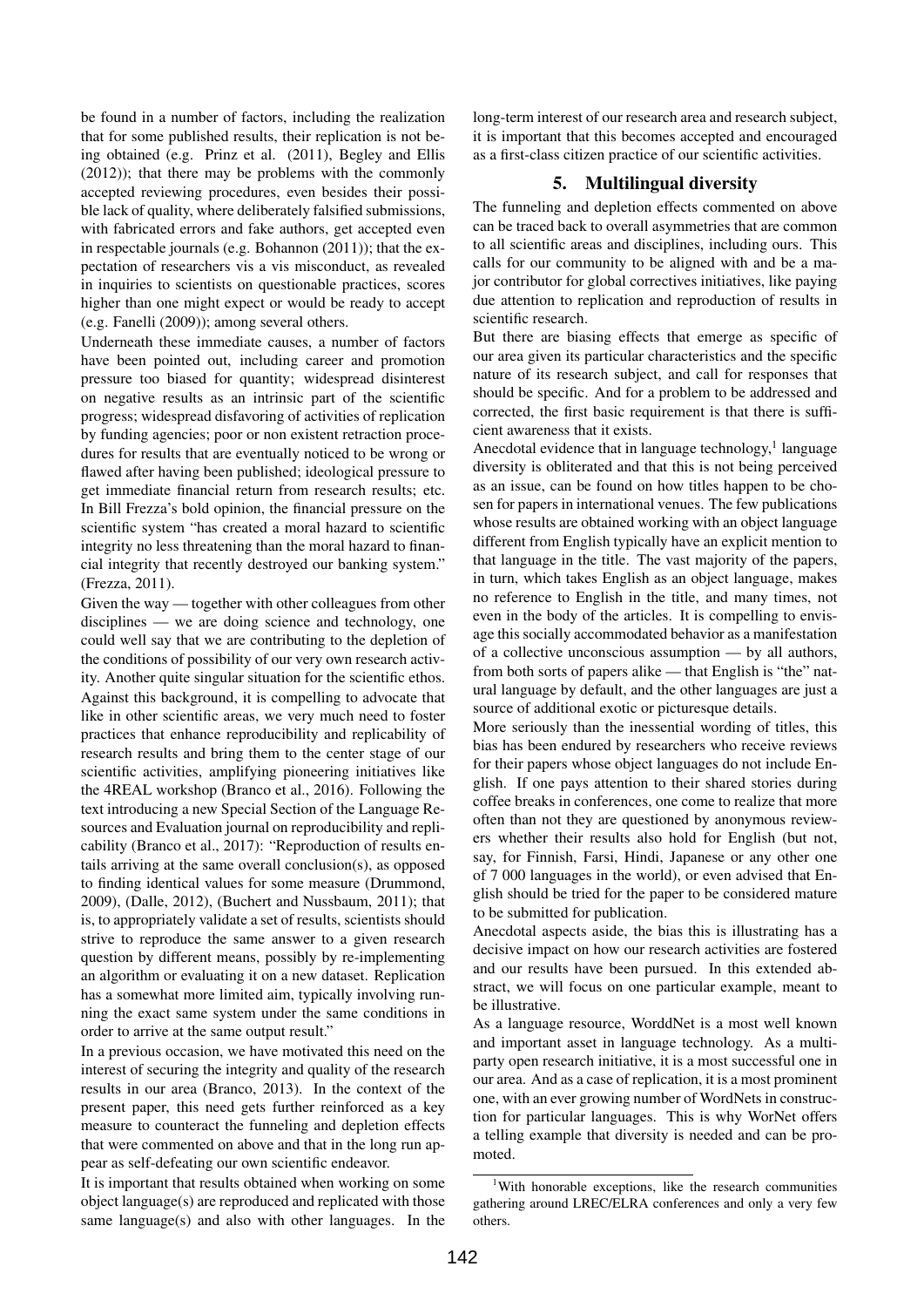There have been a number of initiatives, including EuroWordNet, MultiWordNet, BalkaNet, etc. (Vossen, 1998), (Pianta et al., 2002), (Tufis et al., 2000), where concepts that are from different WordNets and are semantically equivalent are co-indexed with each other. As semantic equivalence is a transitive relation, it suffices that each concept, in a particular language/WordNet, is indexed with an equivalent concept, in any other language/WordNet. However, in practice concepts from all languages other than English have been connected to concepts of only one other language, namely English. In practice, no sustained studies, development tools or alternative multilingual ensembles that support a different approach have been pursued.

When there are two equivalent concepts that can be lexically expressed in two languages other than English, but that cannot expressed in English, that equivalence has remained unrecorded. This has funneling effects that once again brings superior development effort and competitive advantage to English. The WordNet for this language has the widest translational homomorphism, built though at the cost of a significant share of the resources deployed for and during the construction of the WordNets for the other the languages. And at the cost that translational equivalence is eventually sub-optimally registered among other languages.

More recently, this funneling effect had been further fostered as a side effect of other initiatives, including Open Multilingual WordNet, BabelNet, etc. (Bond and Paik, 2012), (Navigli and Ponzetto, 2012), whose goal is to gather ensembles of WordNets mapped among themselves, rather than just co-indexing their concepts. As these ensembles start being increasingly used and cited in the literature, the existence of the individual WordNets gets obfuscated. Given these ensembles appear as a convenient one-stop reference, even when only one particular WordNet in them is needed, the former are the favored reference. Citations to individual WordNets are thus vanishing, and with them the incentives and the research productivity indicators that researchers and funding entities need in order to support the continued research on other languages/WordNets.

As a first possible step contributing towards mitigating these funneling effects, we have proposed the undertaking of a Pluricentric Global Wordnet (Branco et al., 2018). But our goal here is not to motivate and present this notion. Rather, WordNet is being offered just as one illustrative case — among possibly many existing ones — of asymmetric biases that may be specific to our field, and to each one of our research topics, and that need to be addressed with specific responses that go on a par with an increased attention to reproduction and replication of results.

Such specific responses are needed to secure and enhance diversity in a wide range of dimensions in our research activities. We need more language diversity in every aspect of our procedures in our scientific activity, ranging from how we set up the reviewing of papers in conferences, to how we conceive our research questions and deploy our priorities around every one of our research topics or subareas, and including crucially how we raise and lobby for the funding of our activities.

Certainly, the need for more language diversity echoes,

even if at a different level, the overall need for more diversity in our area, including the diversity in terms of methodological approaches, gender, etc., that have also started to be identified at other venues (Nivre, 2017).

#### 6. Final remarks

In this paper, we presented an analysis aimed at bringing to light two processes that are induced by our research activities in language technology and whose combination are one of the major contributions for the depletion of language diversity. One the one hand, our research focus mostly in one language, English. On the other hand, natural language is undergoing a historical technological shock that is reducing the social and economical competitive advantages for the vast majority of individual languages other than English. Each one of these processes is an instance of and is propelling a powerful Mathew effect of accumulated advantage, which get even further aggravated by the compounding effect of their confluence and the exponential magnifying combination with each other.

Besides raising awareness about this circumstance as a major issue questioning our practice as scientists, in this paper, we also propose measures to mitigate and counteract this unwelcome contribution of language technology for the depletion of its own research subject.

A set of measures results from the alignment with an emerging global trend in science that is urging for greatly increasing the replication and reproduction of research results, for the sake of securing the overall credibility of the scientific knowledge and endeavor. Language technology also needs and benefits from aligning as most and as rapidly as possible with this trend. This process needs and should — and provides a major opportunity — to extend replication and reproduction to languages other than English.

Another set of measures are specific to our area and result from bringing to light and counteracting the non assumed viewpoint that English is the natural language by default. We need more language diversity in our scientific procedures. This should trigger an overall collective process of renewing our activities, ranging from how we set up the reviewing of submitted papers in conferences, to how we conceive our research questions and deploy our priorities around every one of our research topics or subareas, and including crucially how we lobby for the external support to our activities.

#### Acknowledgment

The present research was partly supported by the Infrastructure for the Science and Technology of the Portuguese Language (CLARIN Língua Portuguesa), and by the ANI/3279/2016 grant.

## 7. References

- Aarts, A. et al. (2013). Estimating the reproducibility of psychological science. *Science*, 349.
- Begley, G. and Ellis, L. (2012). Drug development: Raise standards for preclinical cancer research. *Nature*, 483:531–533.
- Begley, S. (2012). In cancer science, many "discoveries" don't hold up. March 28, 2012, online edition. Reuters.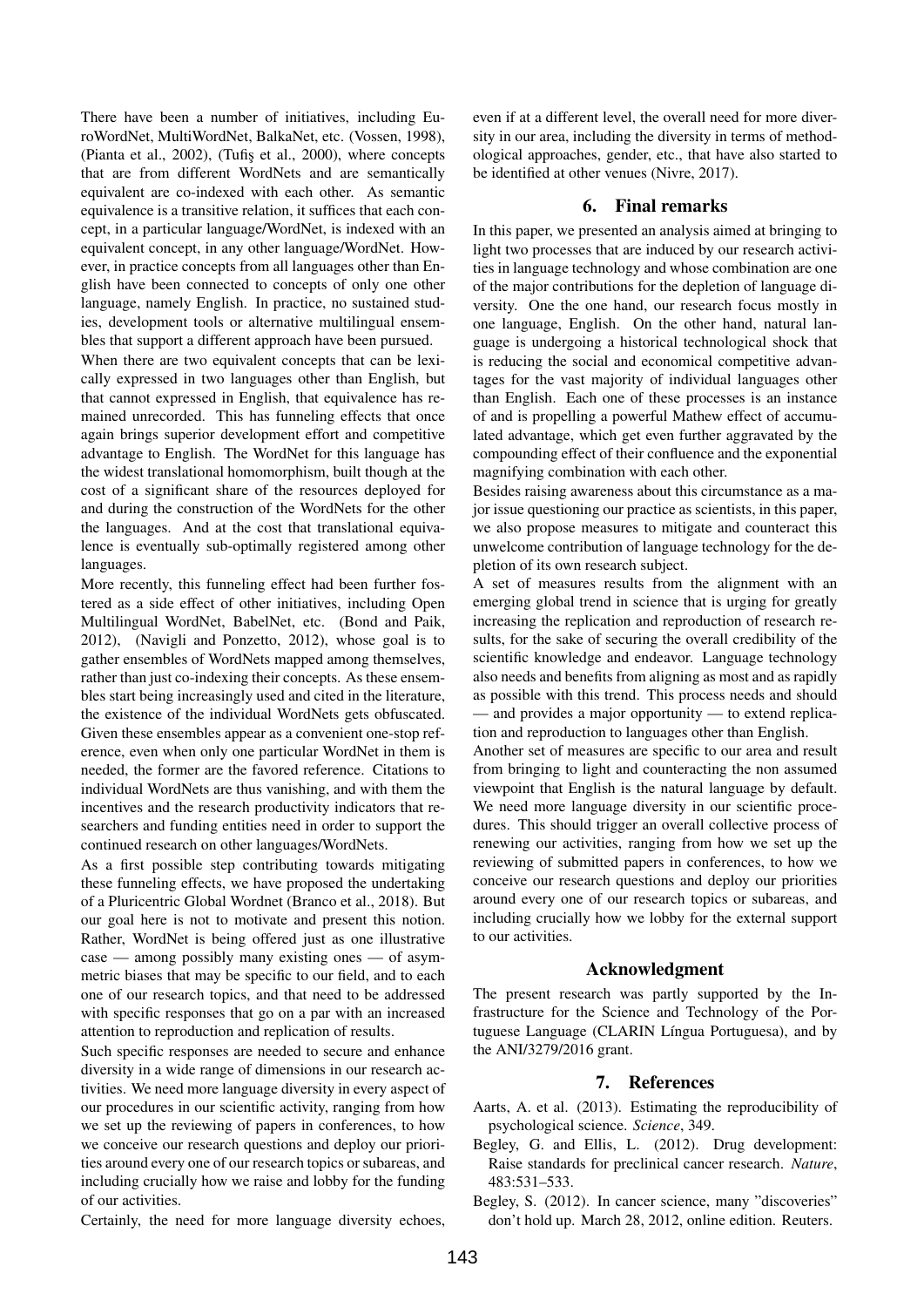- Bohannon, J. (2011). Who's afraid of peer review? *Science*, 341:60–65.
- Bond, F. and Paik, K. (2012). A survey of wordnets and their licenses. In *Proceedings of the 6th Global WordNet Conference (GWC 2012)*, pages 64–71.
- António Branco, et al., editors. (2016). Proceedings of the *Workshop on Research Results Reproducibility and Resources Citation in Science and Technology of Language (4REAL), of LREC2016*. ELRA.
- Branco, A., Cohen, K. B., Vossen, P., Ide, N., and Calzolari, N. (2017). Replicability and reproducibility of research results for human language technology: Introducing an lre special section. *Language Resources and Evaluation*, 51:1–5.
- Branco, A., Branco, R., Saedi, C., and Silva, J. (2018). Browsing and supporting pluricentric global wordnet, or just your wordnet of interest. In *Proceedings of LREC 2018*.
- Branco, A. (2013). Reliability and meta-reliability of language resources: Ready to initiate the integrity debate? In Sandra Kuebler, et al., editors, *Proceedings of the 12th Workshop on Treebanks and Linguistic Theories (TLT12)*, pages 27–36. Bulgarian Academy of Sciences.
- Buchert, T. and Nussbaum, L. (2011). Leveraging business workflows in distributed systems research for the orchestration of reproducible and scalable experiments. In Anne Etien, editor, *9eme ` edition de la conf ´ erence MAn- ´ ifestation des JEunes Chercheurs en Sciences et Technologies de l'Information et de la Communication - MajecSTIC 2012 (2012)*.
- Dalle, O. (2012). On reproducibility and traceability of simulations. In *Proceedings of the 2012 Winter Simulation Conference (WSC)*, pages 1–12. IEE.
- Drummond, C. (2009). Replicability is not reproducibility: nor is it good science. In *Proceedings of the Evaluation Methods for Machine Learning Workshop at the 26th ICML*.
- Economist. (2013). Unreliable research: Trouble at the lab. *The Economist*, October 19, 2013, online edition. http://www.economist.com/news/briefing/21588057 scientists-think-science-self-correcting-alarmingdegree-it-not-trouble.
- Fanelli, D. (2009). How many scientists fabricate and falsify research? a systematic review and meta-analysis of survey data. *PLOS ONE*. doi:10.1371/journal.pone.0005738.
- Frezza, B. (2011). The financially driven erosion of scientific integrity. *Real Clear Markets*, December 5, 3011, online edition. http://www.realclearmarkets.com/articles/2011/12/05/thefinancially-driven-erosion-of-scientific-integrity-99401.html.
- Hiltzik, M. (2013). Science has lost its way, at a big cost to humanity. *Los Angeles Times*, October 17, 2013, online edition. http://www.latimes.com/business/la-fihiltzik-20131027,0,1228881.column#ixzz2lT8zjZWD.
- Mariani, J. and Frankopoulo, G. (2012). Language matrices and the language resource impact factor. In *PAROLE Workshop, Lisbon, 18-19 October 2012*.
- Christopher Moseley, editor. (2010). *Atlas of the World's Languages in Danger*. UNESCO Publishing, third edition.
- Nail, G. (2011). Scientists' elusive goal: Reproducing study results. *The Wall Street Journal*, December 2, 2011, online edition. http://online.wsj.com/news/articles/SB10001424052970 20376480457705 9841672541590.
- Navigli, R. and Ponzetto, S. P. (2012). BabelNet: The automatic construction, evaluation and application of a wide-coverage multilingual semantic network. *Artificial Intelligence*, 193:217–250.
- Nivre, J. (2017). Presidential address ACL 2017: Challenges for ACL. *The 55th Annual Meeting of the Association for Computational Linguistics (ACL)*. https://pt.slideshare.net/aclanthology/joakim-nivre-2017-presidential-address-acl-2017-challenges-for-acl.
- Pianta, E., Bentivogli, L., and Girardi, C. (2002). Multiwordnet: Developing an aligned multilingual database. In *Proceedings of the First International Conference on Global WordNet*.
- Prinz, F., Schlange, T., and Asadullah, K. (2011). Believe it or not: how much can we rely on published data on potential drug targets? *Nature Reviews Drug Discovery*, 10:712.
- Georg Rehm et al., editors. (2013). *META-NET Strategic Research Agenda for Multilingual Europe 2020*. Springer.
- Stodden, V. (2013). Resolving irreproducibility in empirical and computational research. *Institute of Mathematical Statistics Bulletin Online*. http://bulletin.imstat.org/2013/11/resolvingirreproducibility-in-empirical-and-computationalresearch.
- Tufis¸, D., Cristea, D., and Stamou, S. (2000). Balkanet: Aims, methods, results and perspectives - a general overview. *Romanian Journal of Information Science and Technology Special Issue*, 7:9–42.
- Vossen, P. (1998). *EuroWordNet: A Multilingual Database with Lexical Semantic Networks*. Kluwer.
- Wright, S. (2016). *Language Policy and Language Planning: From Nationalism to Globalisation*. Palgrave Macmillan UK, second edition.
- Zimmer, C. (2012). A sharp rise in retractions prompts calls for reform. *The New York Times*, April 16, 2012, online edition. http://www.nytimes.com/2012/04/17/science/risein-scientific-journal-retractions-prompts-calls-forreform.html.